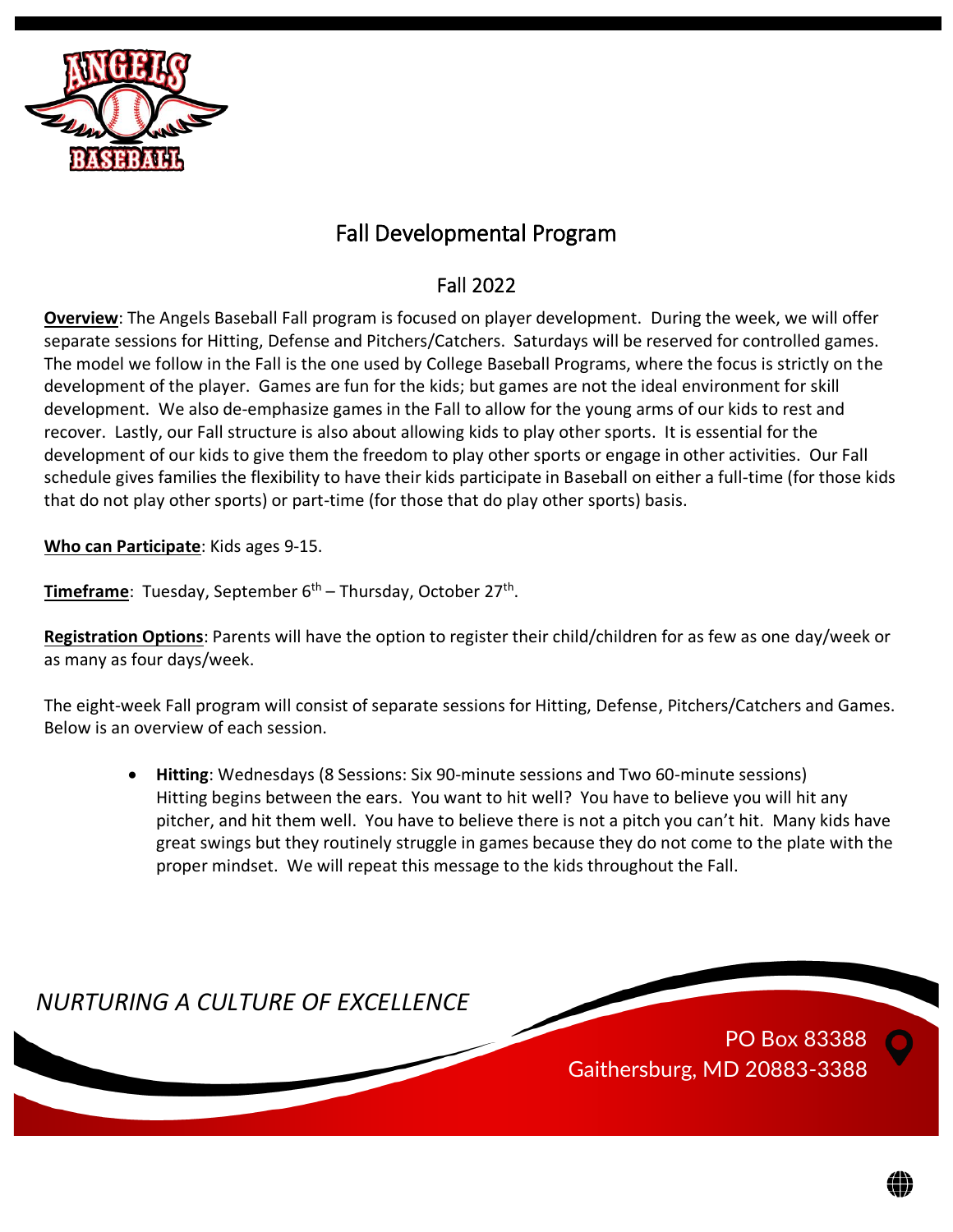

From a skill standpoint, we want to focus on the basics: soft quiet stride; lead with the lower half; front shoulder closed; maintain connection between the hands and the body; stay balanced; and extend through the ball.

- $\circ$  Players will be placed into groups based on age; and will go through a series of drills focused on improving all of the components that make up a player's swing.
- **Defense**: Mondays\* (8 Sessions: Four 90-minute sessions and Four 60-minute sessions) Throwing and Catching are the most basic skills of the game; but we continually find youth players struggle to throw the ball where they want it to go and to catch the ball on a routine basis (whether it's a thrown ball or batted ball). Players need great defensive actions. Players need to be coordinated in their movements, from their feet to their head. We will focus heavily on developing proper throwing technique while becoming confident with the glove. DEFENSE WINS GAMES!
	- $\circ$  Kids will be broken out into groups based on age; and will then further be broken out by position. The majority of drills will be centered on infield play; but ALL players will participate in some drills centered around the outfield positions.

\*Seven of the eight sessions will be held on Mondays. The first session of the Fall will be held on Tuesday, September  $6<sup>th</sup>$ , as Monday the  $5<sup>th</sup>$  is Labor Day.

• **Pitchers/Catchers**: Thursdays (8 Sessions: All sessions are 90 minutes)

Young pitchers get into trouble when they try to place the ball. Pitchers need to learn to use their entire body to throw; and they need to ATTACK the plate. Our pitchers need to be aggressive with their approach, just as we want them aggressive with the bat. Strikes are the key and our pitchers needs to pump the zone full of strikes.

Catchers are the life-blood of the team. They need to set a tone. Keep the game flowing and catch EVERY ball that hits the glove. A great catcher makes a pitcher's job easier. Catchers must control the game, from receiving well to keeping baserunners from stealing bases to blocking balls in the dirt. There's no position on the field that can impact the game as much as the catcher.

 $\circ$  Kids will be broken out into groups based on age and between Pitchers and Catchers. Players will go through individual drills; but, pitchers and catchers will come together on

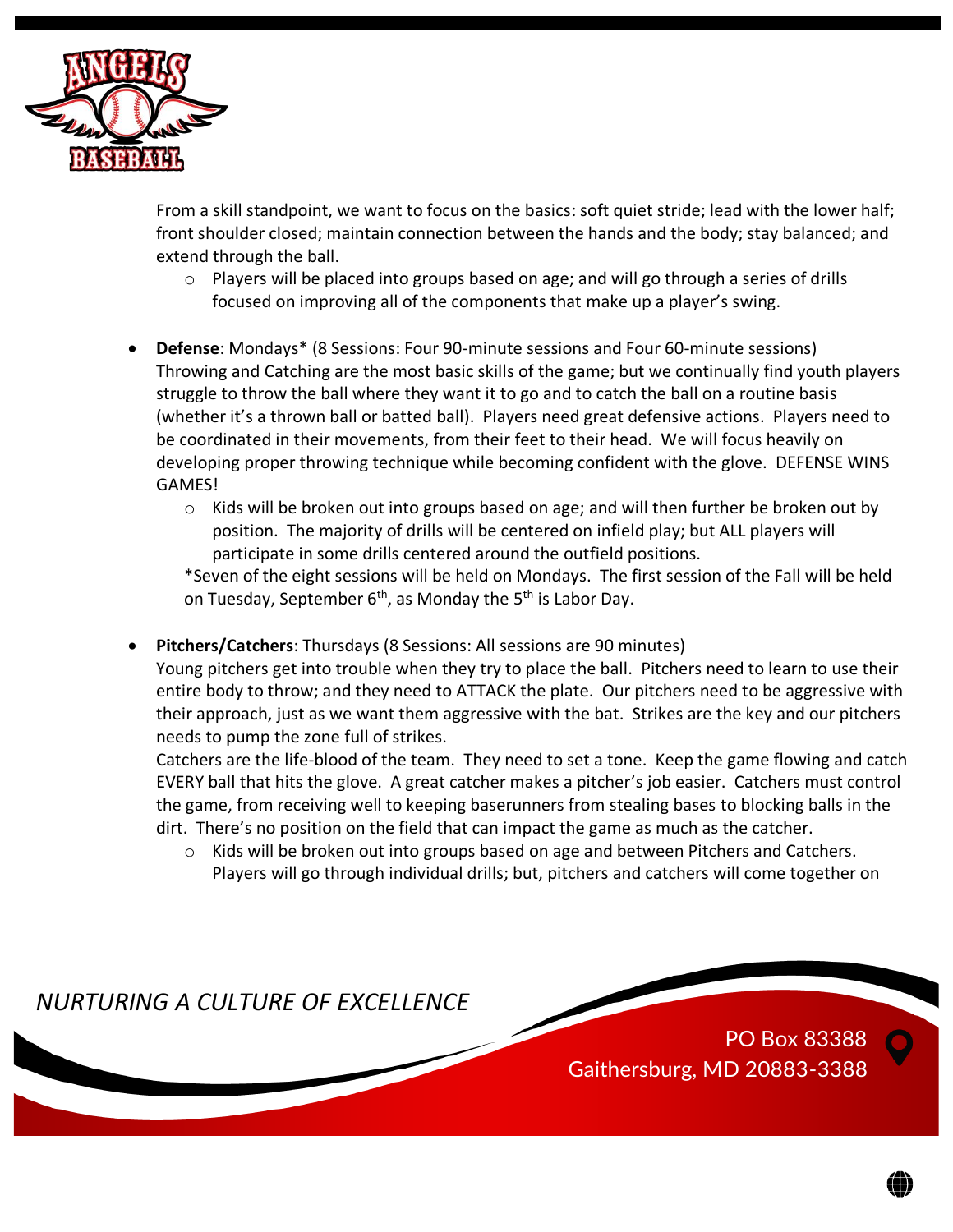

some days for light bullpens. The two positions will also come together at times to work on team drills such as pickoffs and PFPs (Pitchers Fielding Practice).

• **Games**: Saturdays: Six two-hour sessions. No games on 10/1.

Separate games will be held for players based on age. Kids that will be 12 or younger on May 1, 2023 will participate in games on youth fields (60-ft diamonds) while kids that will be 13 or older on May 1, 2023 will participate in games on the bigger fields (90-ft diamonds). Kids that register for games will get two shirts (red and black). Each Thursday, a roster will be sent out for all teams for the weekend, assigning kids to either the red team or the black team. We will look to 'juggle' rosters each week to balance the talent while also seeing how some kids play/work with each other.

All games will be played in-house; meaning, we will not play outside opponents or in a particular league. All games will be played in a controlled environment, where pitchers will be on strict pitch counts. We will also institute a maximum batter rule per inning. When on offense, teams will be limited to 3 outs, or a 6-batter maximum, whichever comes first. We will also, at times, start innings with a runner on base.

Players will be put through a 30-minute pre-game routine, followed by a 90-minute game.

## **Practice/Game Locations**:

- Outdoor Fields: Montgomery County does not allow for fields to be permitted until July 15<sup>th</sup>. We will announce field locations at that time.
- **Baseball Zone**: We will also reserve space at The Baseball Zone for some October sessions. Due to decreasing sunlight in the Fall, we will need to move indoors to ensure we get the most time possible for each session.
- Session location (Indoor vs Outdoor) will be indicated on the Registration form for each session.

**Apparel**: Players should dress for both performance and comfort. Players that register for a game will receive two Angels Baseball shirts, a belt and socks. For those needing an Angels hat, you can purchase one on the

*NURTURING A CULTURE OF EXCELLENCE*

PO Box 83388 Gaithersburg, MD 20883-3388